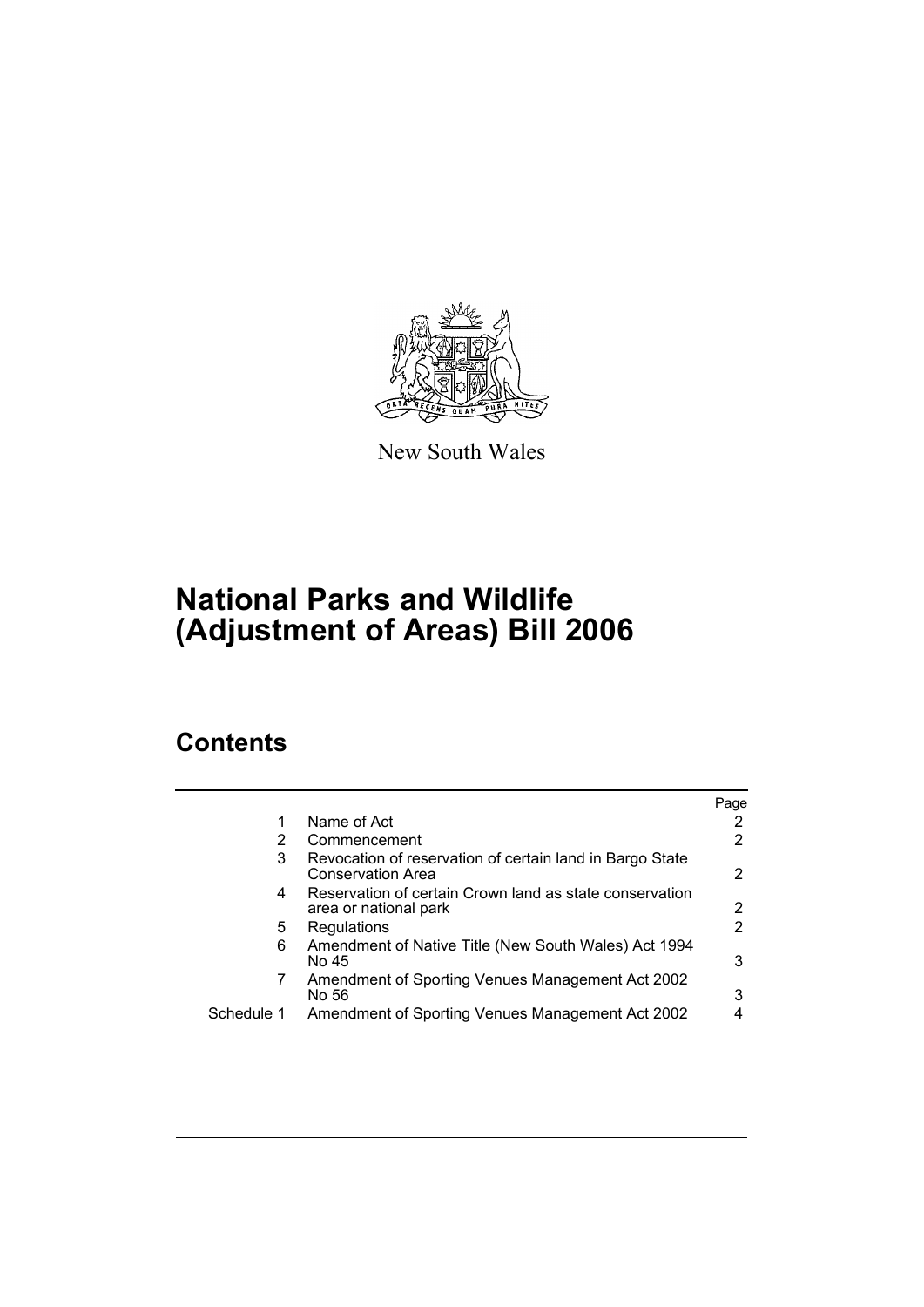*I certify that this PUBLIC BILL, which originated in the LEGISLATIVE ASSEMBLY, has finally passed the LEGISLATIVE COUNCIL and the LEGISLATIVE ASSEMBLY of NEW SOUTH WALES.*

> *Clerk of the Legislative Assembly. Legislative Assembly, Sydney, , 2006*



New South Wales

# **National Parks and Wildlife (Adjustment of Areas) Bill 2006**

Act No . 2006

An Act to revoke the reservation under the *National Parks and Wildlife Act 1974* of certain land in Bargo State Conservation Area and to vest that land in the Minister administering the *Sporting Venues Management Act 2002*; to reserve certain Crown land as Bargo River State Conservation Area and as part of Yengo National Park; and for other purposes.

*I have examined this Bill, and find it to correspond in all respects with the Bill as finally passed by both Houses.*

*Chairman of Committees of the Legislative Assembly.*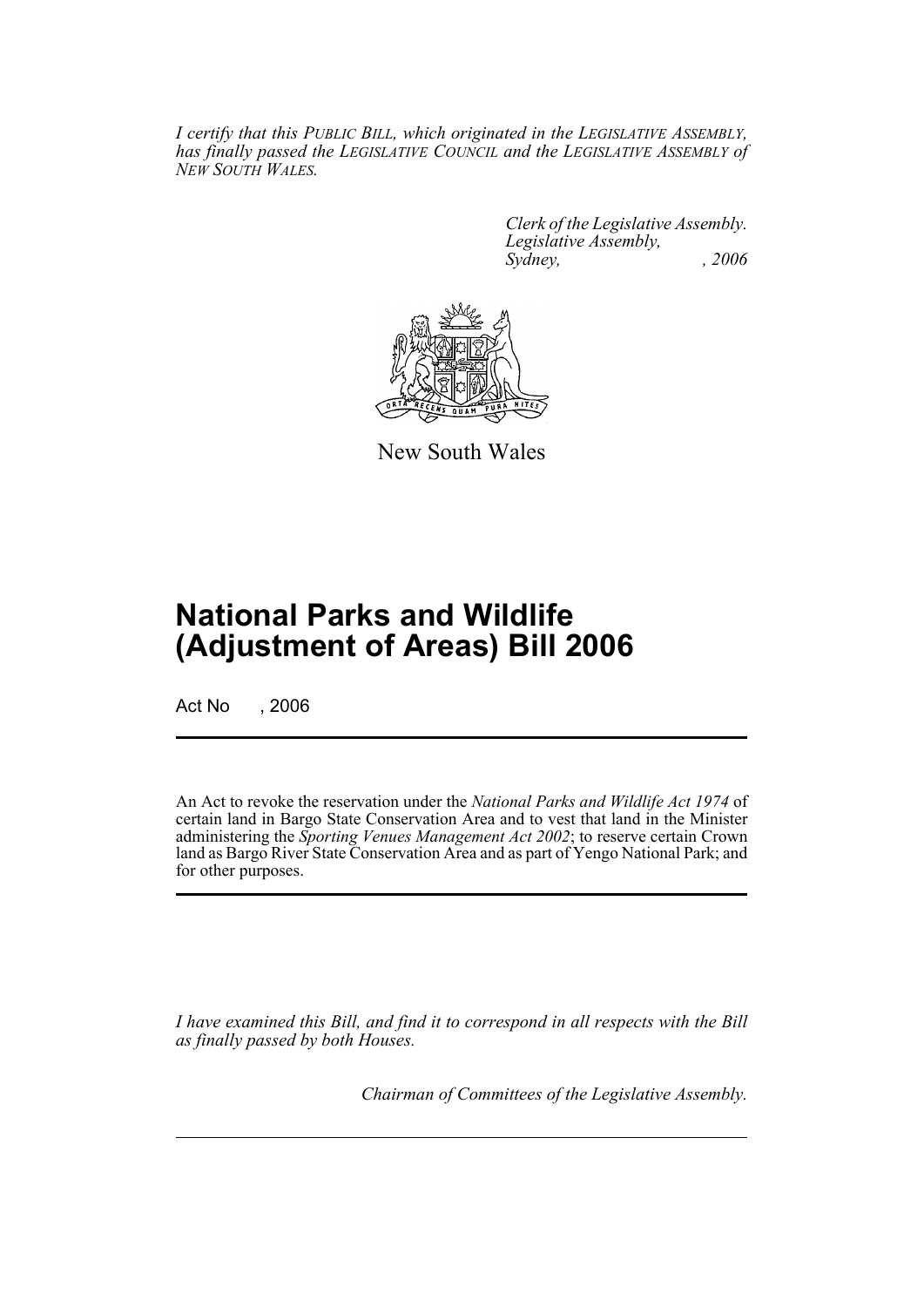## **The Legislature of New South Wales enacts:**

### **1 Name of Act**

This Act is the *National Parks and Wildlife (Adjustment of Areas) Act 2006*.

### **2 Commencement**

This Act commences on a day or days to be appointed by proclamation.

#### **3 Revocation of reservation of certain land in Bargo State Conservation Area**

The reservation under the *National Parks and Wildlife Act 1974* as state conservation area of land within Lot 100 in DP 1088254 is revoked.

### **4 Reservation of certain Crown land as state conservation area or national park**

- (1) The land shown coloured pink on the map catalogued Misc R 00105 in the Department of Environment and Conservation is reserved under the *National Parks and Wildlife Act 1974* as Bargo River State Conservation Area.
- (2) Land within Lots 9 and 10 in DP 753788 is reserved under the *National Parks and Wildlife Act 1974* as part of Yengo National Park.

# **5 Regulations**

- (1) The Governor may make regulations, not inconsistent with this Act, for or with respect to any matter that by this Act is required or permitted to be prescribed or that is necessary or convenient to be prescribed for carrying out or giving effect to this Act.
- (2) The regulations may contain provisions of a savings or transitional nature consequent on the enactment of this Act.
- (3) Any such provision may, if the regulations so provide, take effect from the date of assent to this Act or a later date.
- (4) To the extent to which any such provision takes effect from a date that is earlier than the date of its publication in the Gazette, the provision does not operate so as:
	- (a) to affect, in a manner prejudicial to any person (other than the State or an authority of the State), the rights of that person existing before the date of its publication, or
	- (b) to impose liabilities on any person (other than the State or an authority of the State) in respect of anything done or omitted to be done before the date of its publication.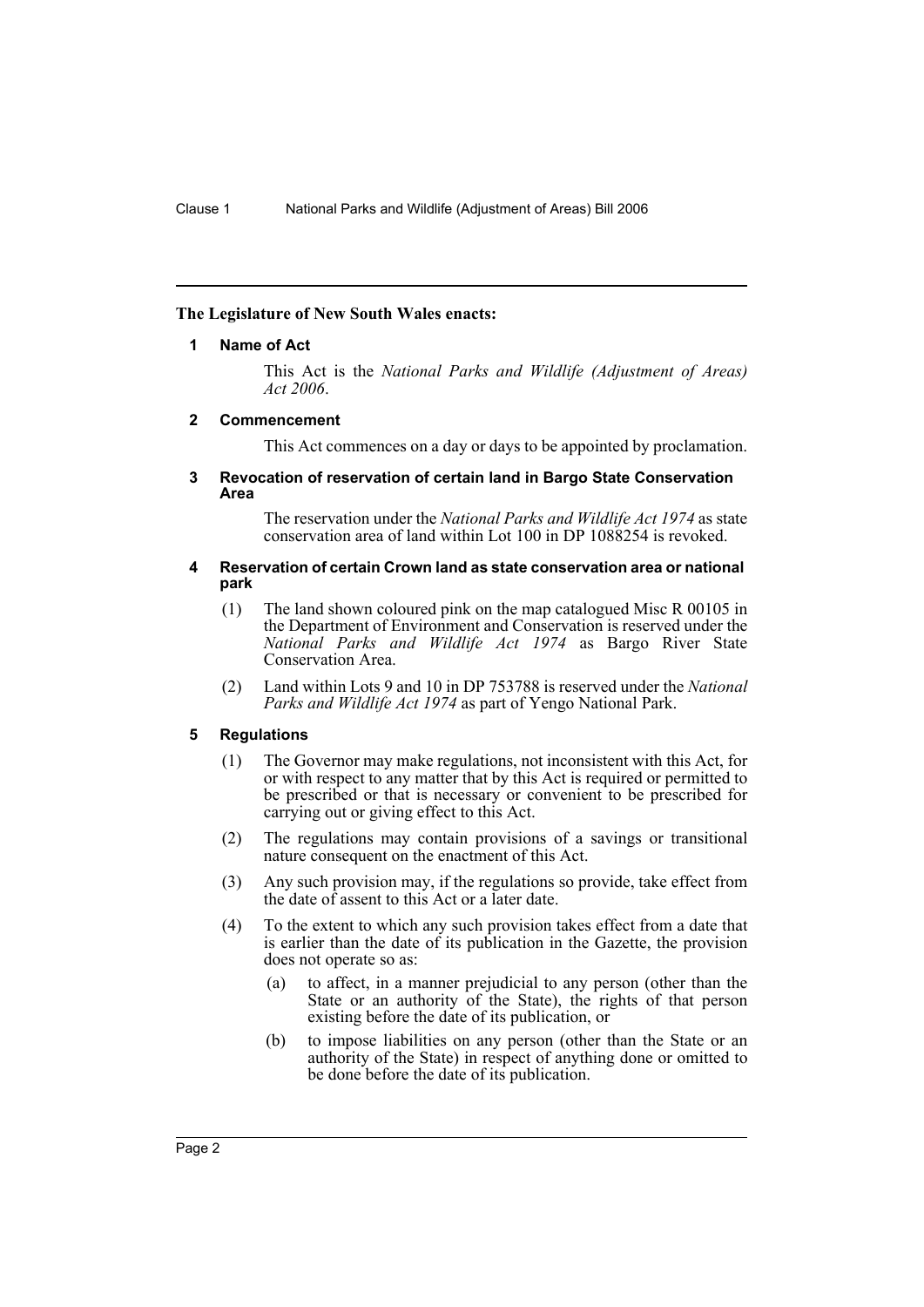National Parks and Wildlife (Adjustment of Areas) Bill 2006 Clause 6

## **6 Amendment of Native Title (New South Wales) Act 1994 No 45**

The *Native Title (New South Wales) Act 1994* is amended by omitting from section 104A (1) (a) the words "or the *National Park Estate (Reservations) Act 2005*" and by inserting instead the words ", the *National Park Estate (Reservations) Act 2005* or the *National Parks and Wildlife (Adjustment of Areas) Act 2006*".

# **7 Amendment of Sporting Venues Management Act 2002 No 56**

The *Sporting Venues Management Act 2002* is amended as set out in Schedule 1.